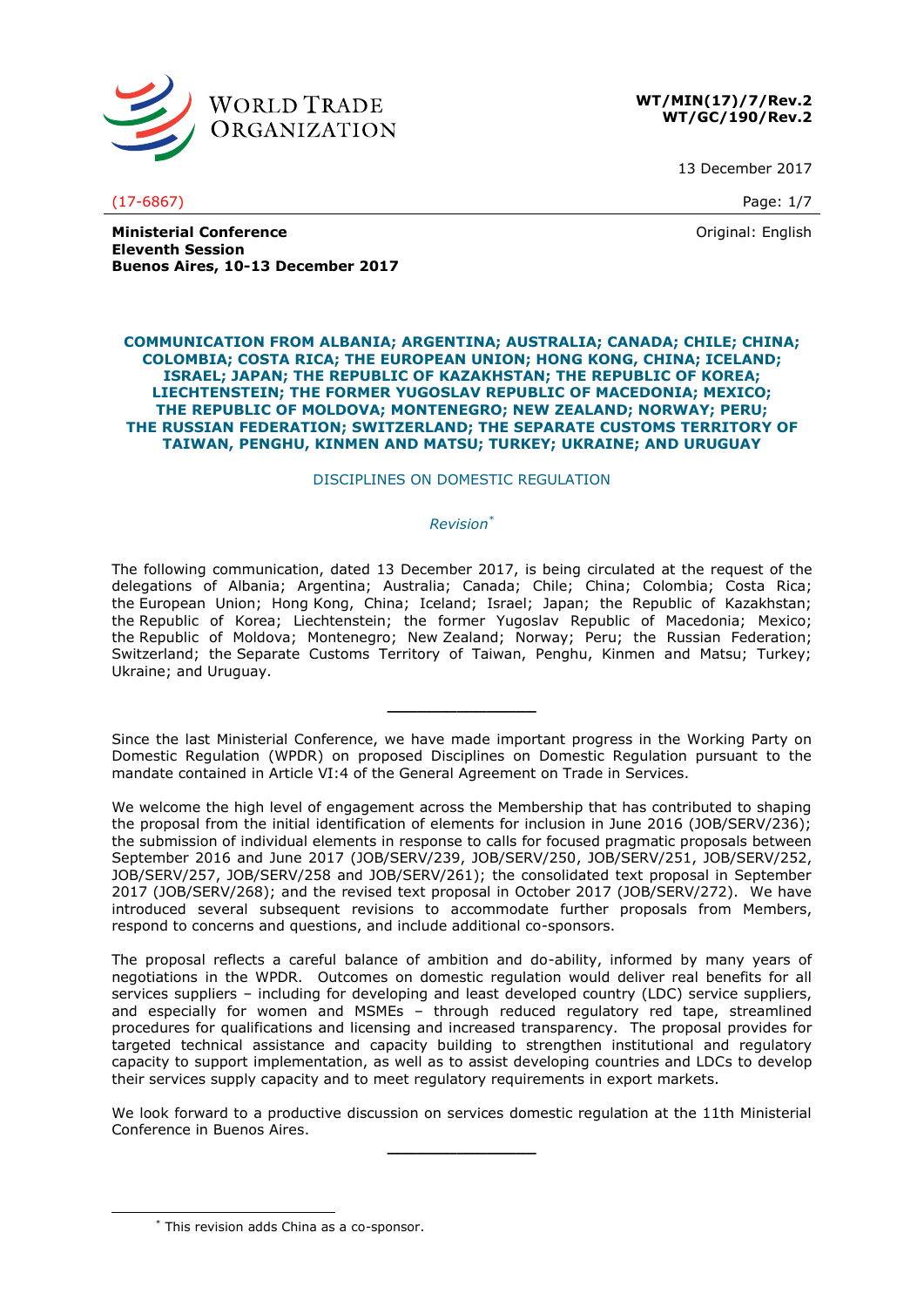# **DISCIPLINES ON DOMESTIC REGULATION**

#### **1 GENERAL PROVISIONS**

- 1.1 Recognising the difficulties which may be faced by service suppliers, particularly those of developing country Members, in complying with measures relating to licensing requirements and procedures, qualification requirements and procedures, and technical standards of other Members and in particular, the specific difficulties which may be faced by service suppliers from least-developed country Members, the Members have agreed the following disciplines on Domestic Regulation with the objective of elaborating upon the provisions of the General Agreement on Trade in Services ("the Agreement"), pursuant to Article VI.4 of the Agreement.
- 1.2 Members recognize the right to regulate, and to introduce new regulations, on the supply of services within their territories in order to meet their policy objectives. These disciplines shall not be construed to prescribe or impose particular regulatory approaches or any particular regulatory provisions in domestic regulation.
- 1.3 Nothing in these disciplines shall be construed as diminishing the rights and obligations of any Member under the Agreement. All provisions of the Agreement, including Articles III*bis, XIV* and XIV*bis*, apply to these disciplines.

## **1bis SCOPE**

- 1*bis*.1 These disciplines apply to measures by Members relating to licensing requirements and procedures, qualification requirements and procedures, and technical standards affecting trade in services where specific commitments are undertaken. They do not apply to any terms, limitations, conditions, or qualifications set out in a Member's schedule pursuant to GATS Article XVI or XVII.
- 1*bis*.2 For the purpose of these disciplines, "authorisation" means the granting of permission to a person to supply a service, as a result of a procedure a person must adhere to in order to demonstrate compliance with licensing requirements, qualification requirements or technical standards.

# **2 ADMINISTRATION OF MEASURES**

## **Submission of Applications**

2.1 Each Member shall, to the extent practicable, avoid requiring an applicant to approach more than one competent authority for each application for authorisation. A Member may require multiple applications for authorisation where a service is within the jurisdiction of multiple competent authorities.

#### **Application Timeframes**

- 2.2 Where authorisation is required for the supply of a service, the competent authorities of a Member shall:
	- (a) to the extent practicable, permit an applicant to submit an application at any time; and
	- (b) allow a reasonable period for the submission of an application where specific time periods for applications exist.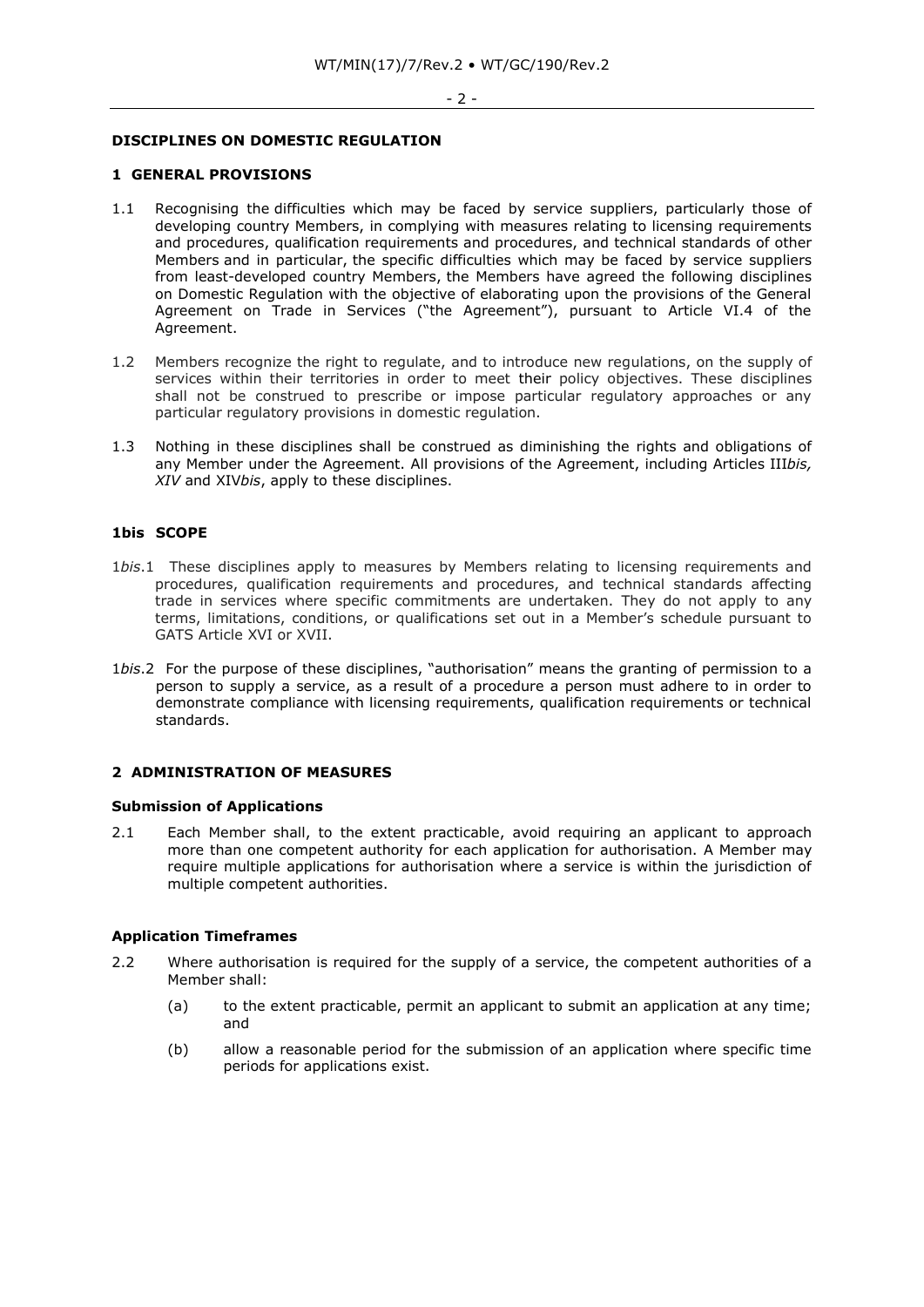#### **Electronic Applications and Acceptance of Copies**

- 2.3 Where authorisation is required for the supply of a service, the competent authorities of a Member shall:
	- (a) taking into account their competing priorities and resource constraints, endeavour to accept applications in electronic format; and
	- (b) accept copies of documents, which are authenticated in accordance with the Member's domestic law, in place of original documents, unless they require original documents to protect the integrity of the authorisation process.

## **Processing of Applications**

-

- 2.4 Where authorisation is required for the supply of a service, the competent authorities of a Member shall:
	- (a) to the extent practicable, provide an indicative timeframe for processing of an application;
	- (b) to the extent practicable ascertain without undue delay the completeness of an application for processing under domestic laws and regulations;
	- (c) in the case of an application considered complete under domestic laws and regulations, within a reasonable period of time after the submission of the application, ensure that the processing of the application is completed, and that the applicant is informed of the decision concerning the application, and to the extent possible in writing<sup>1</sup>;
	- (d) at the request of the applicant, provide without undue delay information concerning the status of the application;
	- (e) in the case of an application considered incomplete for processing under domestic laws and regulations, within a reasonable period of time, to the extent practicable:
		- i. inform the applicant that the application is incomplete;
		- ii. at the request of the applicant provide guidance on why the application is considered incomplete;
		- iii. provide the applicant with the opportunity<sup>2</sup> to provide the additional information that is required to complete the application; and

where none of the above is practicable, and the application is rejected due to incompleteness, ensure that the applicant is informed within a reasonable period of time; and

- (f) in the case of a rejected application, to the extent possible, either upon their own initiative or upon the request of the applicant, inform the applicant of the reasons for rejection and, where applicable, the procedures for resubmission of an application. An applicant should not be prevented from submitting another application solely on the basis of a previously rejected application.
- 2.5 The competent authorities of a Member shall ensure that authorisation, once granted, enters into effect without undue delay subject to the applicable terms and conditions.

 $1$  Competent authorities can meet this requirement by informing an applicant in advance in writing, including through a published measure, that lack of response after a specified period of time from the date of submission of the application indicates either acceptance or rejection of the application. For greater certainty, "in writing" may include in electronic form.

 $2$  For greater certainty, such opportunity does not require a competent authority to provide extensions of deadlines.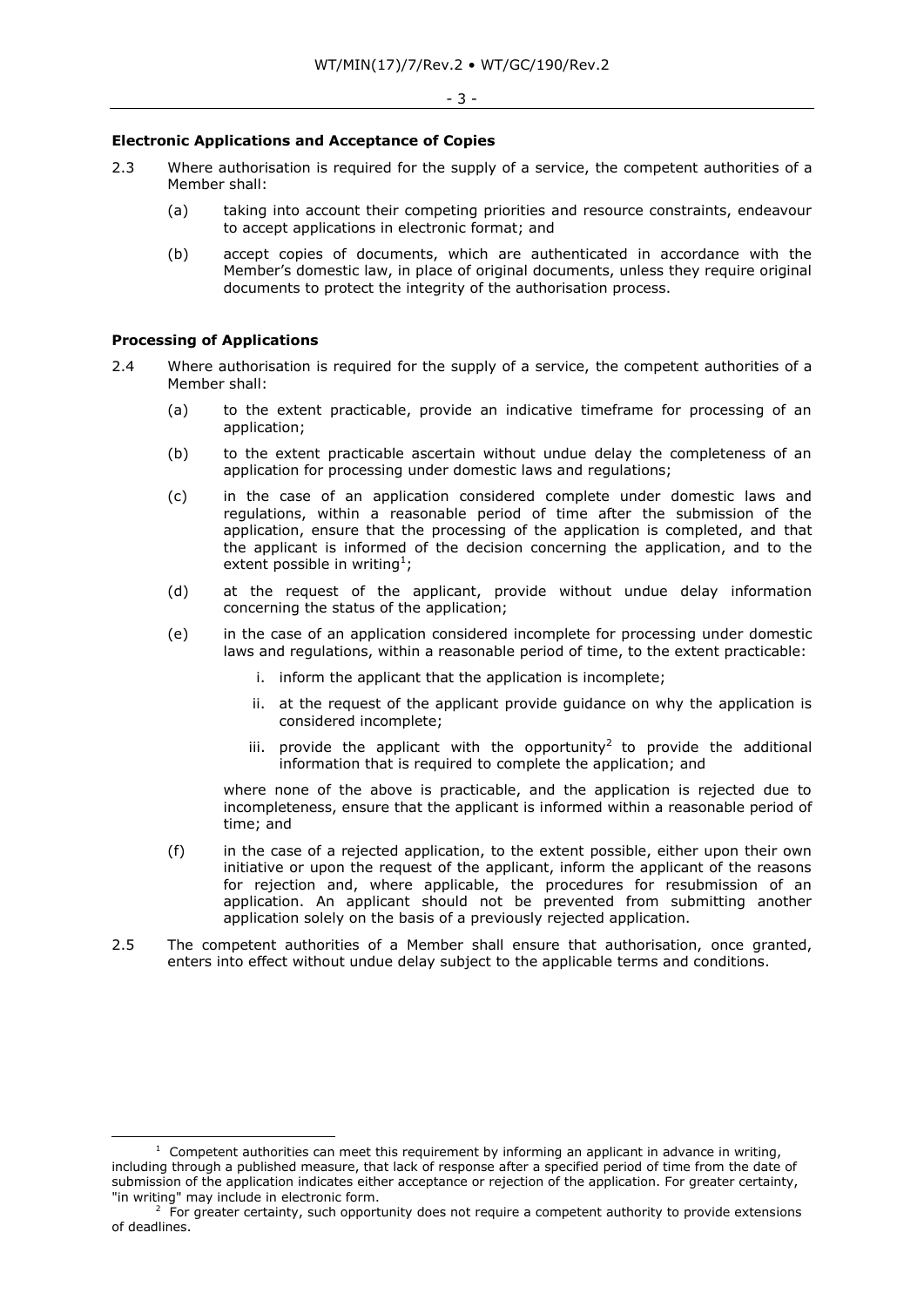#### **Fees**

2.6 Each Member shall ensure that the authorisation fees<sup>3</sup> charged by the competent authority are reasonable, transparent, and do not in themselves restrict the supply of the relevant service.

## **Examinations**

2.7 Where examinations are required for authorisation for the supply of a service, the competent authorities of a Member shall schedule such examinations at reasonably frequent intervals and provide a reasonable period of time to enable applicants to request to take the examination.

# **3 INDEPENDENCE**

3.1 Where a Member adopts or maintains measures relating to authorisation for the supply of a service, the Member shall ensure that the competent authority reaches and administers its decisions in an independent manner.

# **4 TRANSPARENCY**

# **Publication and Information available**

- 4.1 Where a Member requires authorisation for supply of a service, further to GATS Article III, the Member shall promptly publish<sup>4</sup> or otherwise make publicly available the information necessary for service suppliers or persons seeking to supply a service to comply with the requirements and procedures for obtaining, maintaining, amending and renewing such authorisation. Such information shall include, inter alia, where it exists:
	- a. the requirements and procedures;
	- b. contact information of relevant competent authorities;
	- c. fees;
	- d. technical standards;
	- e. procedures for appeal or review of decisions concerning applications;
	- f. procedures for monitoring or enforcing compliance with the terms and conditions of licenses or qualifications;
	- g. opportunities for public involvement, such as through hearings or comments;
	- h. indicative timeframes for processing of an application.

## **Enquiry Points**

-

4.2 Each Member shall maintain or establish appropriate mechanisms for responding to enquiries from service suppliers or persons seeking to supply a service regarding the measures referred to in paragraph 1*bis*.1.<sup>5</sup> Such enquiries may be addressed through the enquiry and contacts points established under Articles III and IV of the GATS or any other mechanisms as appropriate.

 $3$  Authorisation fees do not include fees for the use of natural resources, payments for auction, tendering or other non-discriminatory means of awarding concessions, or mandated contributions to universal service provision.

<sup>4</sup> For purposes of these disciplines, "publish" means to include in an official publication, such as an official journal, or on an official website. Members are encouraged to consolidate electronic publications into a single portal.

<sup>5</sup> It is understood that resource constraints may be a factor in determining whether a mechanism for responding to enquiries is appropriate.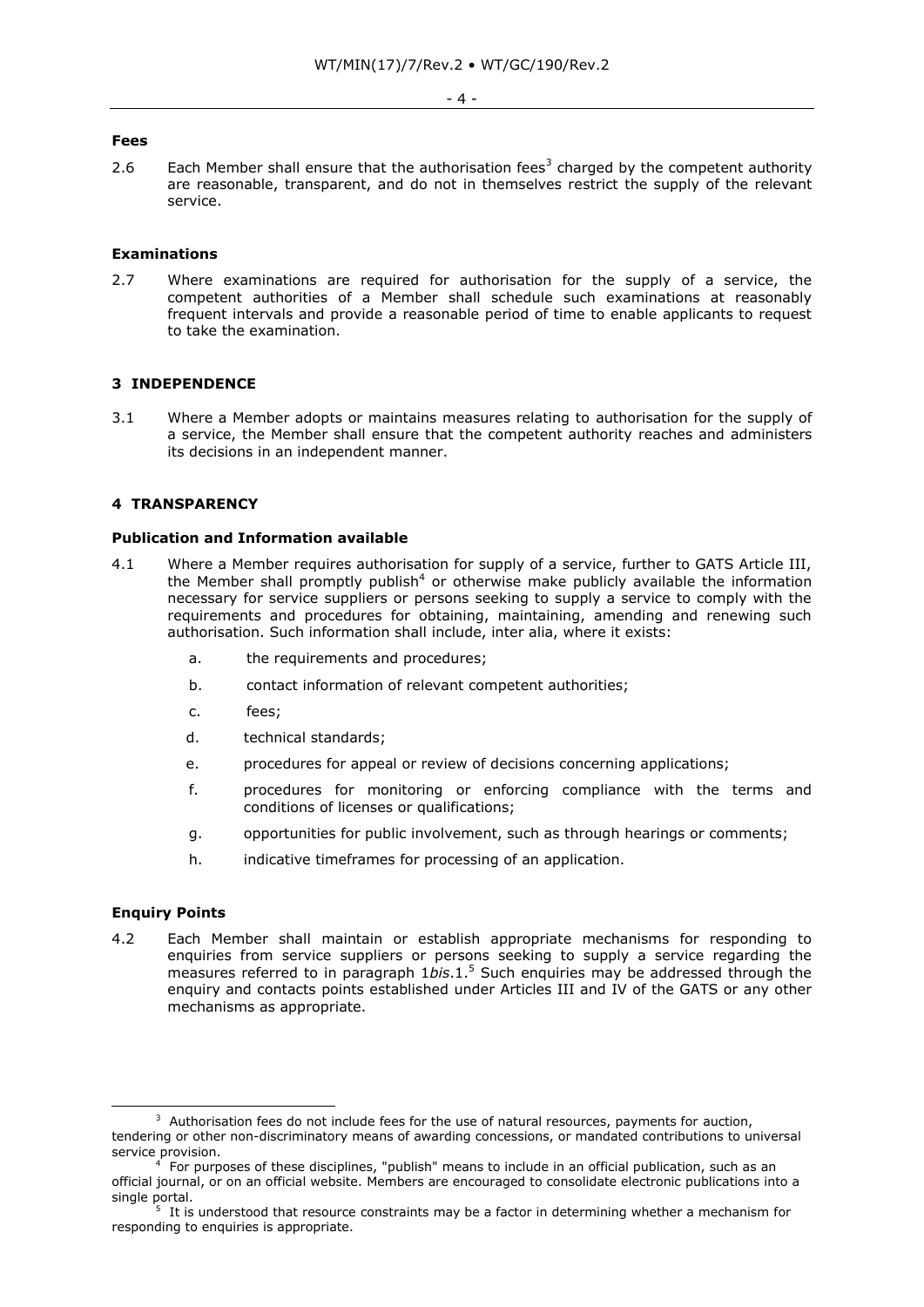#### **Opportunity to Comment and Information before Entry into Force**

- 4.3 To the extent practicable and in a manner consistent with its legal system for adopting measures each Member<sup>6</sup> shall publish in advance its laws and regulations of general application it proposes to adopt in relation to matters falling within the scope of paragraph 1*bis*.1, or publish in advance documents that provide sufficient details about such a possible new law or regulation to allow interested persons and other Members to assess whether and how their interests might be significantly affected.
- 4.4 To the extent practicable and in a manner consistent with its legal system for adopting measures each Member is encouraged to apply paragraph 4.3 to procedures and administrative rulings of general application it proposes to adopt in relation to matters falling within the scope of paragraph 1*bis*.1.
- 4.5 To the extent practicable and in a manner consistent with its legal system for adopting measures each Member shall provide interested persons and other Members a reasonable opportunity to comment on such proposed measures or documents published under paragraph 4.3 or 4.4.
- 4.6 To the extent practicable and in a manner consistent with its legal system for adopting measures each Member shall consider<sup>7</sup> comments received under paragraph 4.5.
- 4.7 In publishing a law or regulation referred to in paragraph 4.3, or in advance of such publication, a Member is encouraged to explain the purpose and rationale of the law or regulation.
- 4.8 Each Member shall, to the extent practicable, endeavour to allow reasonable time between publication of the text of a law or regulation referred to in paragraph 4.3 and the date on which service suppliers must comply with the law or regulation.
- [4.9 Except in emergency situations, no law or regulation referred to in paragraph 4.3 shall enter into force prior to publication.]

# **5 TECHNICAL STANDARDS**

5.1 Each Member shall encourage its competent authorities, when adopting technical standards, to adopt technical standards developed through open and transparent processes, and shall encourage anybody designated to develop technical standards to use open and transparent processes.

# **6 DEVELOPMENT OF MEASURES**

-

- 6.1 Where a Member adopts or maintains measures relating to authorisation for the supply of a service, the Member shall ensure that:
	- (a) such measures are based on objective and transparent criteria<sup>8</sup>;
	- (b) the procedures are impartial, and that the procedures are adequate for applicants to demonstrate whether they meet the requirements, where such requirements exist;
	- (c) the procedures [are reasonable and do not in themselves unduly prevent] fulfilment of requirements.

 $6$  Members understand that paragraph 4.3 to 4.6 recognize that Members have different systems to consult interested persons and other Members on certain measures before they are final, and that the alternatives set out in paragraph 4.3 reflect different legal systems.

<sup>7</sup> This provision does not place any obligation on the final decision of a Member that adopts or maintains any measure for authorisation for the supply of a service.

<sup>8</sup> For greater certainty, such criteria may include, *inter alia*, competence and the ability to supply a service, including to do so in a manner consistent with a Member's regulatory requirements, such as health and environmental requirements. Competent authorities may assess the weight to be given to each criterion.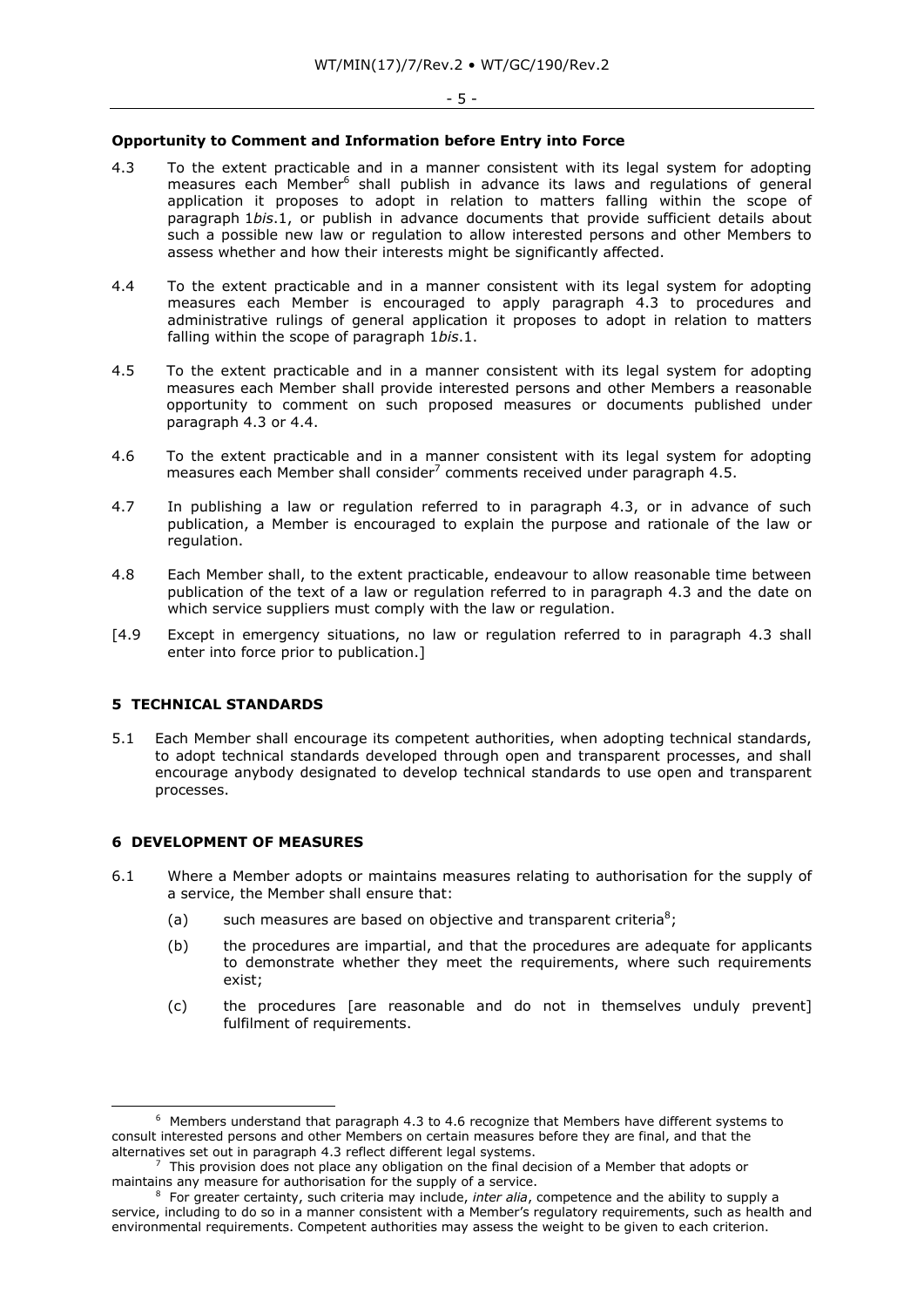## **7 DEVELOPMENT**

- 7.1. Recognising the difficulties which may be faced by individual developing country Members in implementing disciplines on domestic regulation, particularly difficulties relating to level of development, and regulatory and institutional capacity, a developing country Member may delay the entry into force of specified provisions of these disciplines, for periods of no longer than [x] years. These provisions and their transition periods shall be specified in [Annex 1]. Before the end of a transitional time period, upon request by the developing country Member concerned, the Council for Trade in Services may extend the time period to implement the provision, based on that Member's level of development, size of the economy, and regulatory and institutional capacity.
- 7.2. Least-developed country Members (LDCs) shall not be required to apply these disciplines. LDCs are nonetheless encouraged to apply these disciplines, to the extent consistent with their individual development, trade and financial needs or their administrative and institutional capacities. On graduation from LDC status, a graduated Member may delay the entry into force of these disciplines by notifying the Council for Trade in Services of transition periods in accordance with paragraph 1. Members shall give special consideration to any request by a graduated Member to the Council for Trade in Services to extend the time period to implement these disciplines.
- 7.3. Developed and developing Members, in a position to do so, are encouraged to provide specific technical assistance and capacity building to developing country Members and in particular LDCs, upon their request and on mutually agreed terms and conditions, aimed inter alia at:
	- (a) developing and strengthening institutional and regulatory capacities to regulate the supply of services and to implement these disciplines;
	- (b) assisting developing country and in particular LDC service suppliers to meet the relevant requirements and procedures in export markets;
	- (c) facilitating the establishment of technical standards and participation of developing country Members and in particular LDCs facing resource constraints in the relevant international organizations;
	- (d) assisting, through public or private bodies and relevant international organizations, service suppliers of developing country Members in building their supply capacity and in complying with domestic regulation in their markets.

## **PROPOSAL FROM ALBANIA; ARGENTINA; AUSTRALIA; CANADA; CHILE; COLOMBIA; THE EUROPEAN UNION; ICELAND; THE REPUBLIC OF KAZAKHSTAN; LIECHTENSTEIN; THE FORMER YUGOSLAV REPUBLIC OF MACEDONIA; MEXICO; THE REPUBLIC OF MOLDOVA; MONTENEGRO; NEW ZEALAND; NORWAY; PAKISTAN; PANAMA; PARAGUAY; PERU; THE RUSSIAN FEDERATION; SWITZERLAND; UKRAINE AND URUGUAY**

#### **Women's Economic Empowerment**

-

6.2 With a view to promoting women's economic empowerment, where a Member adopts or maintains measures relating to authorisation for the supply of a service, the Member shall ensure that such measures do not discriminate against women.<sup>9</sup>

<sup>&</sup>lt;sup>9</sup> For greater certainty, legitimate differentiation, which means differential treatment that is reasonable and objective, and aims to achieve a legitimate purpose, and adoption by Members of temporary special measures aimed at accelerating de facto equality between men and women, shall not be considered discrimination for the purposes of this provision.